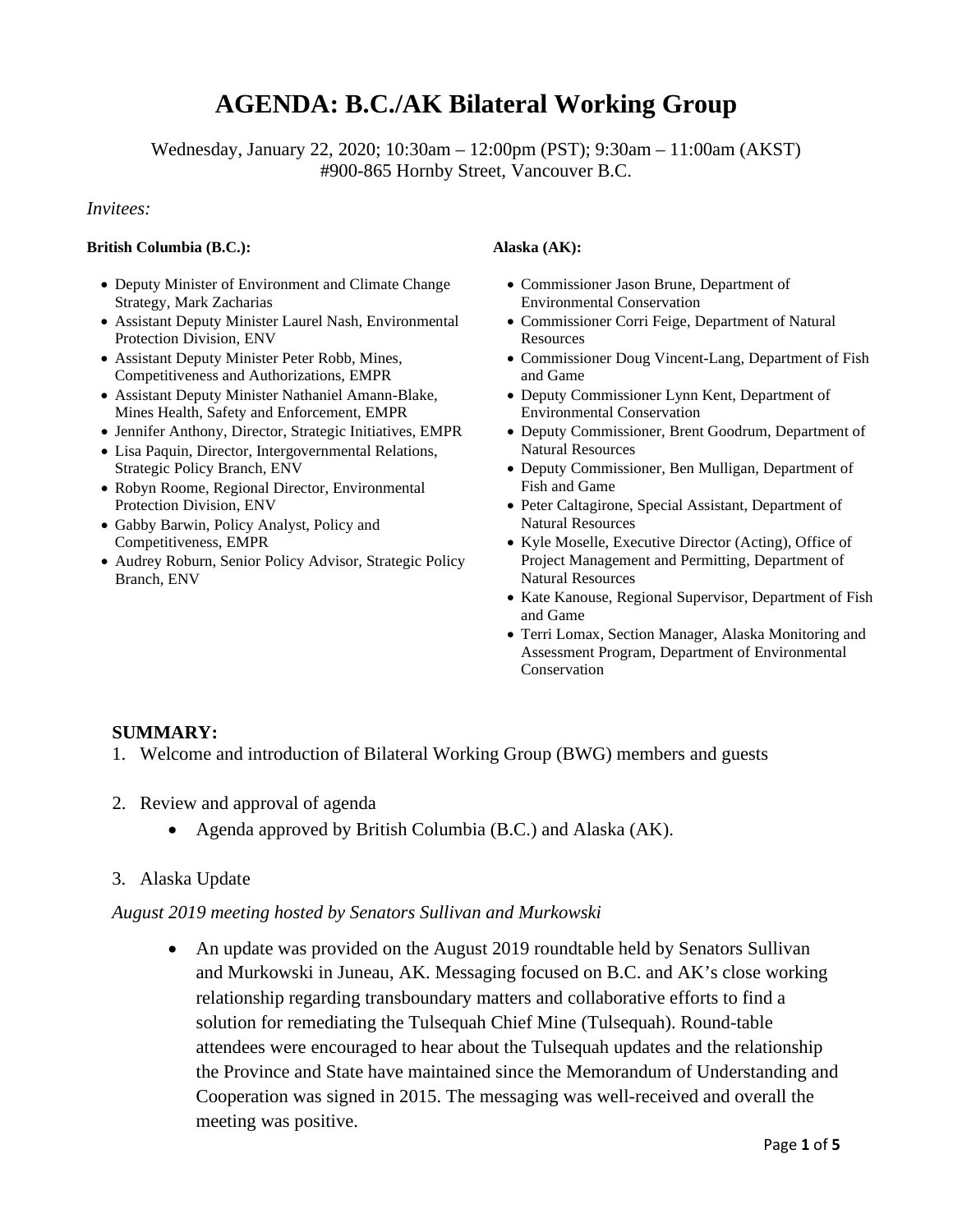- During the August meeting, the AK Commissioners shared their July 2019 op-ed in the Anchorage Daily News to demonstrate the cooperative relationship AK has with B.C.
- AK state representatives discussed with the Senators that it is much more effective to handle transboundary matters at the local, state-to-provincial level rather than elevating them to the national level.
- Senators Murkowski and Sullivan discussed Tribal members' concerns regarding legacy mines and the lack of action on clean-up. They also conveyed that the public feels there is a lack of action on the part of the Province. During the August roundtable, the AK Commissioners provided clear messaging that B.C. is actively working with AK on transboundary issues, including remediation of the legacy Tulsequah Chief Mine.
- AK Department of Natural Resources (DNR) staff are providing more frequent status updates to Alaska's Congressional Delegation (CODEL, including Senators Murkowski and Sullivan and Congressman Young) regarding transboundary coordination with BC. CODEL have also been advised that AK and B.C. have monthly meetings to proactively share information. Feedback received from CODEL was that it is helpful to receive briefing materials that are concise and informative.

## *Other updates*

- AK Commissioners reiterated that the cleaning-up of Tulsequah will restore a lot of trust. It will also prevent transboundary matters from being elevated.
- AK believes that sharing concise and up-to-date briefing materials with the CODEL will ensure accurate information and both levels and better ensure that issues continue to be addressed between AK and B.C.
- While Tulsequah is a popular topic, it is important to highlight the positive reclamation work that's being done on sites like Johnny Mountain by Seabridge Gold.
- B.C. representatives suggested it may be beneficial for them to visit AK and attend community meetings to present provincial updates on transboundary matters and provide the opportunity for AK community members to ask questions. Provincial staff made a trip to Juneau in 2018 for public meetings and it seemed like the appropriate venue to address publics concerns and answer questions about transboundary matters.
- AK articulated that the community outreach done by B.C. meant a lot to AK citizens that attended the community meetings in 2018. AK suggested that if B.C. does plan on coming out again, they should ensure there is something tangible to report out on. Another trip would be very valuable when the Tulsequah remediation plan is finalized.
- AK provided an update on LNG development in southeast AK, which is being driven by development in B.C. LNG could provide a cheaper and cleaner back-up to hydro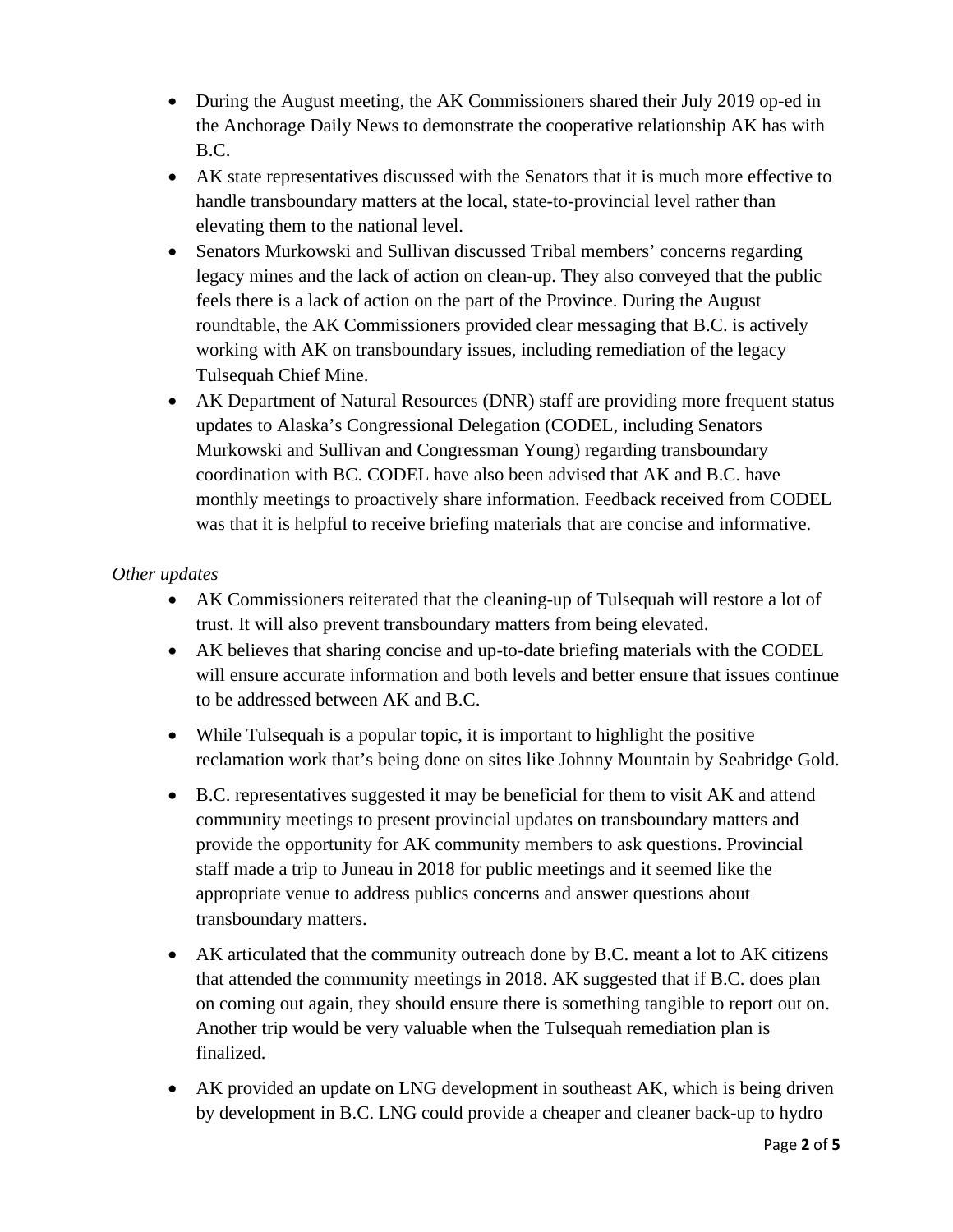power; communities have been relying on diesel lately for back-up power because droughts in the region have affected hydro power generation. AK will keep B.C. informed of permit applications for such LNG projects in the transboundary region of Southeast Alaska.

# 4. B.C. Update

## *Tulsequah Chief*

- B.C. received a high-level draft reclamation and remediation plan for the Tulsequah Chief site. Additional studies are required to build the plan out further. Next steps include an in-depth review, discussions with Taku River Tlingit First Nation, and discussions on what information the additional studies need to include. AK Commissioners asked questions regarding prioritization of the different elements at the site and associated timelines.
- AK asked whether AK contractors would be given the opportunity to bid on the Tulsequah work.
	- o AK requested that B.C. encourage companies to partner with Alaskan communities to provide economic development opportunities.

#### *Declaration Act*

- The Declaration on the Rights of Indigenous Peoples Act ("Declaration Act") was passed unanimously in November 2019 and is the first of its kind. The new legislation signals B.C.'s commitment to true and lasting reconciliation with Indigenous Peoples in B.C.
- B.C. ministries will be reviewing their respective Acts to harmonize with the Declaration Act legislation.
- B.C. provided an overview of the changes to the *Environmental Assessment Act* and indicated they aren't just regarding resource development, but governance overall. A fundamental change includes early engagement with First Nations, which will make for smoother process at the end of the day. The new Act will allow for greater flexibility regarding which Indigenous groups enter into agreements; before the amendments, the focus was *Indian Act* bands. The new Act allows nations to continue to build their governance and economic certainty. Compliance and enforcement tools are also contemplated within the amendments and enhance the Province's ability to have a process that allows for different stages of compliance (e.g. warnings, monetary penalties, etc.).
- **ACTION:** B.C. to provide AK with a copy of Bill 41, the Declaration Act.
- AK representatives asked whether AK Tribes can pursue standing under the Declaration Act.
	- o B.C. representatives advised that there have been similar transboundary questions in the southeast regarding U.S.-based Tribe members' right to hunt in B.C.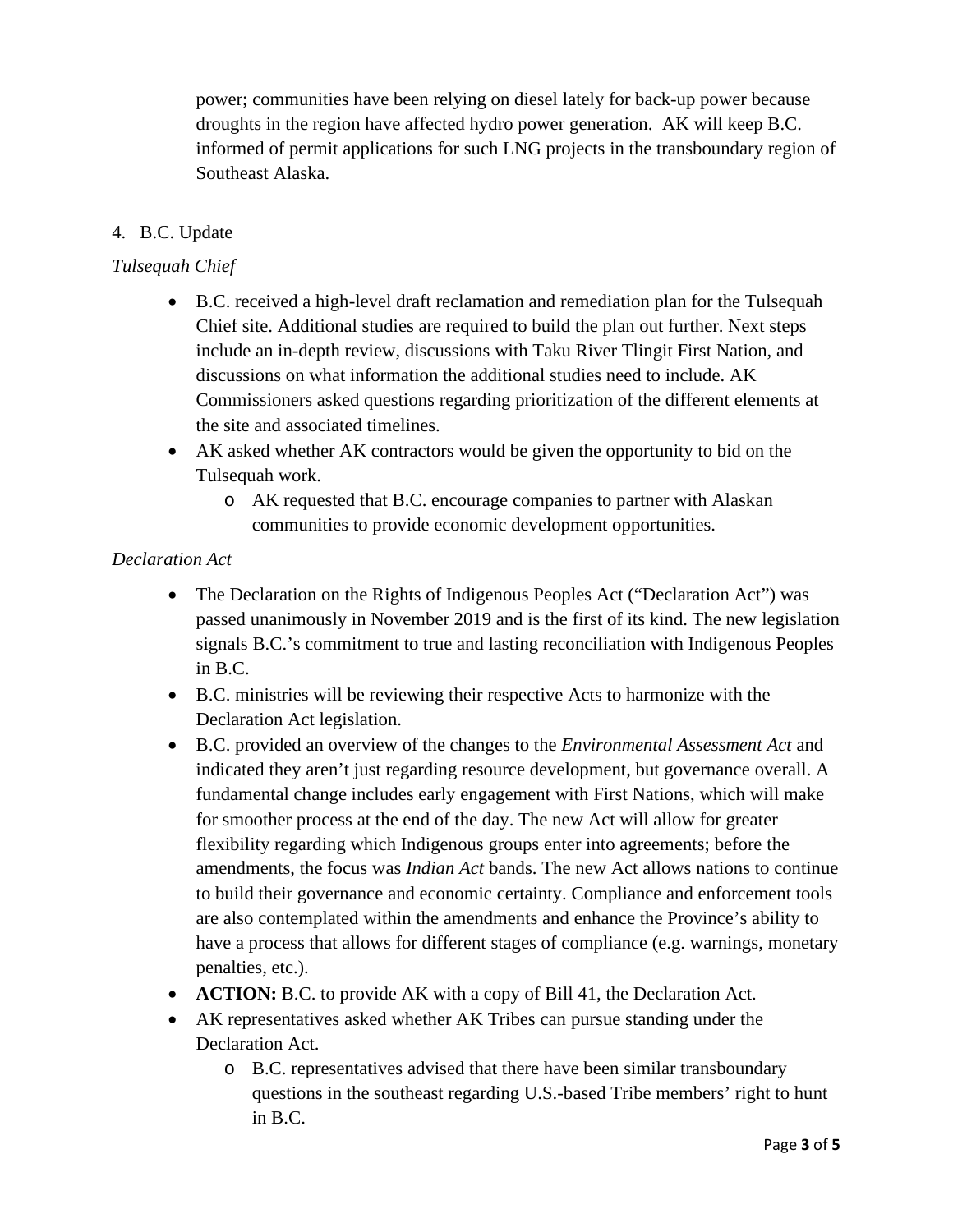- o The current approach is to work with Indigenous partners in B.C., as well as welcome other provinces and states to develop similar legislation.
- AK consultation processes differ from B.C.'s as consultation with Tribes is undertaken by federal agencies or under federal permitting processes, while AK carries out robust engagement with all publics equally.

#### *Mines Act amendments*

- *Mines Act* amendments are targeted for spring 2020. The budget increase supported the separation into two mining divisions: one responsible for authorizations, the Mines Competitiveness and Authorizations Division (MCAD) and the other responsible for oversight and enforcement, the Mines Health, Safety and Enforcement Division (MHSED). An Audit Unit was established within the MHSED. The first audit will be focused on Tailing Storage Facilities.
- **ACTION:** B.C. to advise AK when audit findings are publicly released.
- AK representatives articulated that when the public, ENGOs, and companies have concerns, they want to know there is high quality enforcement and understand what's being enforced going forward. If B.C. is giving teeth to new laws, it encourages investment and sets precedents for other mining jurisdictions.
- The mandate to further develop B.C.'s regulatory framework for mining isn't intended to be just more regulatory layers; it's looking at what's going to be effective.
- B.C. is still in the process of formalizing a Reclamation Security Policy. Stakeholders have often pointed to AK as a leader in bonding for mine sites.
- DNR have found what works best for bonding is based on what's on the ground at the time, then step up during mine development to address long-term reclamation costs, such as water treatment in perpetuity. Alaska laws requires full bonding up front prior to disturbance. Certain allowable bonding instruments can be built up over time during operations, such as a trust fund for long-term care and maintenance obligations. As payments to the trust are made, the operator may request reductions in the amount covered by traditional bonding instruments such as letters of credit.
- DNR described their approach of adding to bonding while the operations are in full production, while the project is economically strong. Although a large bond is typically required at the beginning, it can decrease over time if the operator completes concurrent reclamation or funds a long-term reclamation trust.
- AK articulated that they've always seen this forum (i.e. BWG) as an opportunity for learning – opportunity to discuss emerging policy issues in the mining area. We can learn from our neighboring jurisdiction and benefit the citizens we represent.
- 5. B.C.-AK Transboundary Rivers Monitoring Program Update
	- B.C. provided an overview of the status of the B.C./AK Transboundary Rivers sampling program, which was approved by the BWG in November 2017.